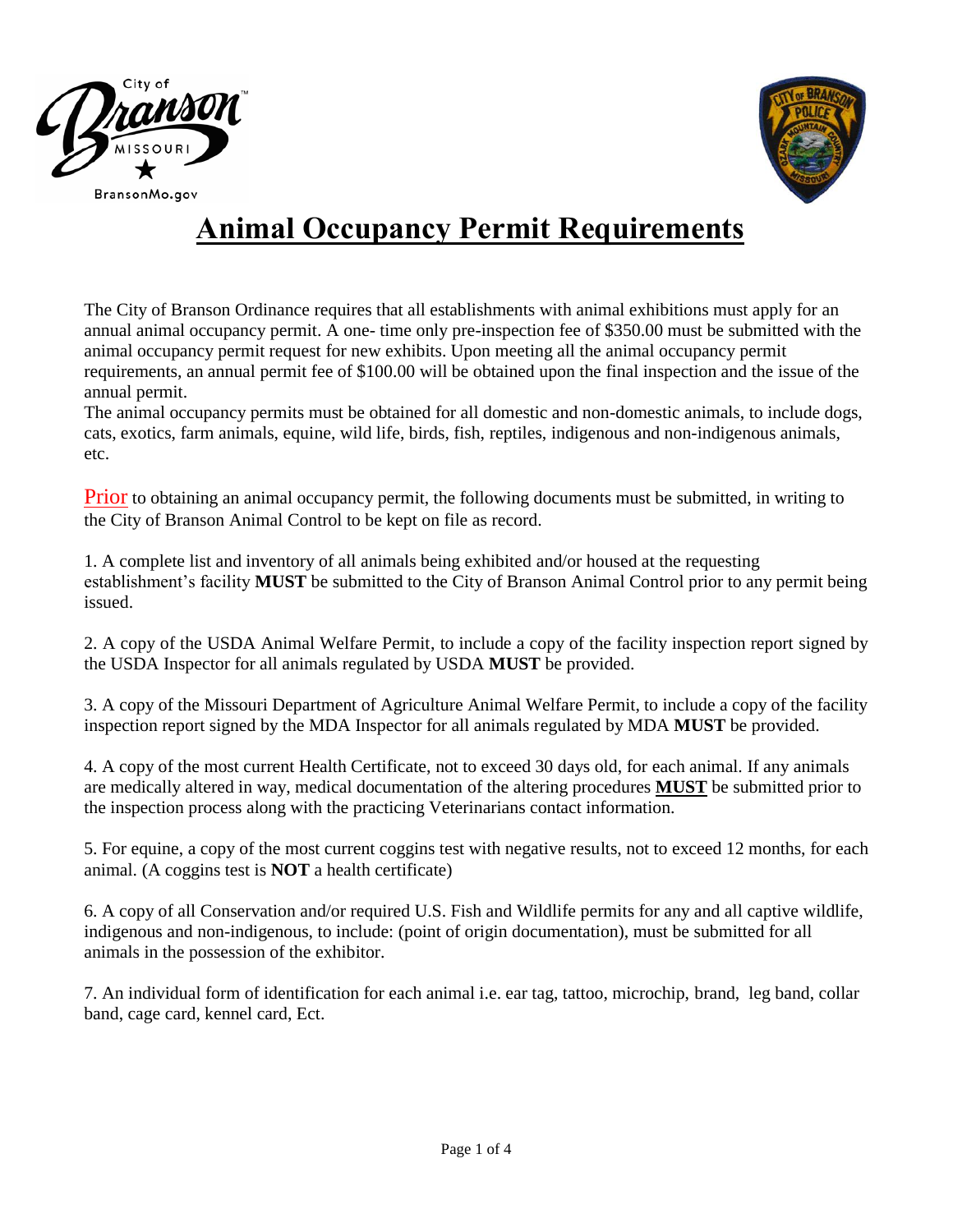8. A detailed plan, including a drawing/layout or design of the facility the animals are to be housed in, if the animals are to be transported to and from the facility, that information must be submitted also, or a copy of the city of Branson zoning and building permit, stating the facility and/or property is authorized for animal occupancy.

9. The name, address, phone number, to include a 24 Hr emergency phone number, of the individual responsible for the Health and Welfare of the animal while within the city limits of Branson, Mo.

10. A current (NON-expired), copy of the Fire Code Inspection for the establishment where the animals are being housed and/or exhibited.

11. If animals are being housed in a mobile housing unit that said mobile unit **MUST** meet and pass all DOT safety requirements for the transportation of animals and that documentation must be submitted prior to obtaining any permit. All mobile animal housing units **MUST** be in compliance with all City of Branson Codes, Ordinances and Promulgated regulations, statutes and guidelines.

12. The name, address, and phone number of the licensed Veterinarian responsible for the emergency medical care of the animals at the facility requesting the permit, to include a 24 Hr emergency call number.

13. If the animals are being exhibited in a tent, a copy of the City of Branson Tent Permit and inspection document must be provided to the City of Branson Animal Control.

14. If any animals are to be handled by any person(s), other than the owner of said animal(s), a hand washing/sanitizing station is required on site and will be required to be used by all persons handling/touching any animals.

15. All changes to animal status I.e.: new animals, sale of animals, deceased animals, etc., must be reported to animal control.

16. If any animal is replaced with another and **NO** documentation is submitted, the current permit will be revoked and the facility will be in violation of City of Branson Ordinance.

17. If discrepancies in any documentation submitted are found, **NO** animal occupancy permit shall be issued.

**No animals can be exhibited or used in any show or establishment without the above requirements being completed. Any animal found without the proper documentation are subject to impound and held for recovery by the owner's expense. Any establishment or animal exhibitors found in violation are subject to being cited.** 

Once these documents are submitted to the City of Branson Animal Control, an inspection of the requesting establishment's facility and the location where the animals are being housed and cared for will be scheduled. The Animal Occupancy Permits are establishment location specific. If for any reason any animals are transported to a new location, for any reason, a new occupancy permit and a new inspection must first be obtained.

Animal Occupancy Permits are valid form May First (1) each year and run for one year. **Yearly inspections are required to obtaining an annual permit.** Establishments with animal(s) housed and on exhibit, that do not have current permits, are in violation of city ordinance and are subject to the penalties of the ordinance.

All City Codes, Ordinances and Promulgated regulations, statutes and guidelines shall be followed at all times.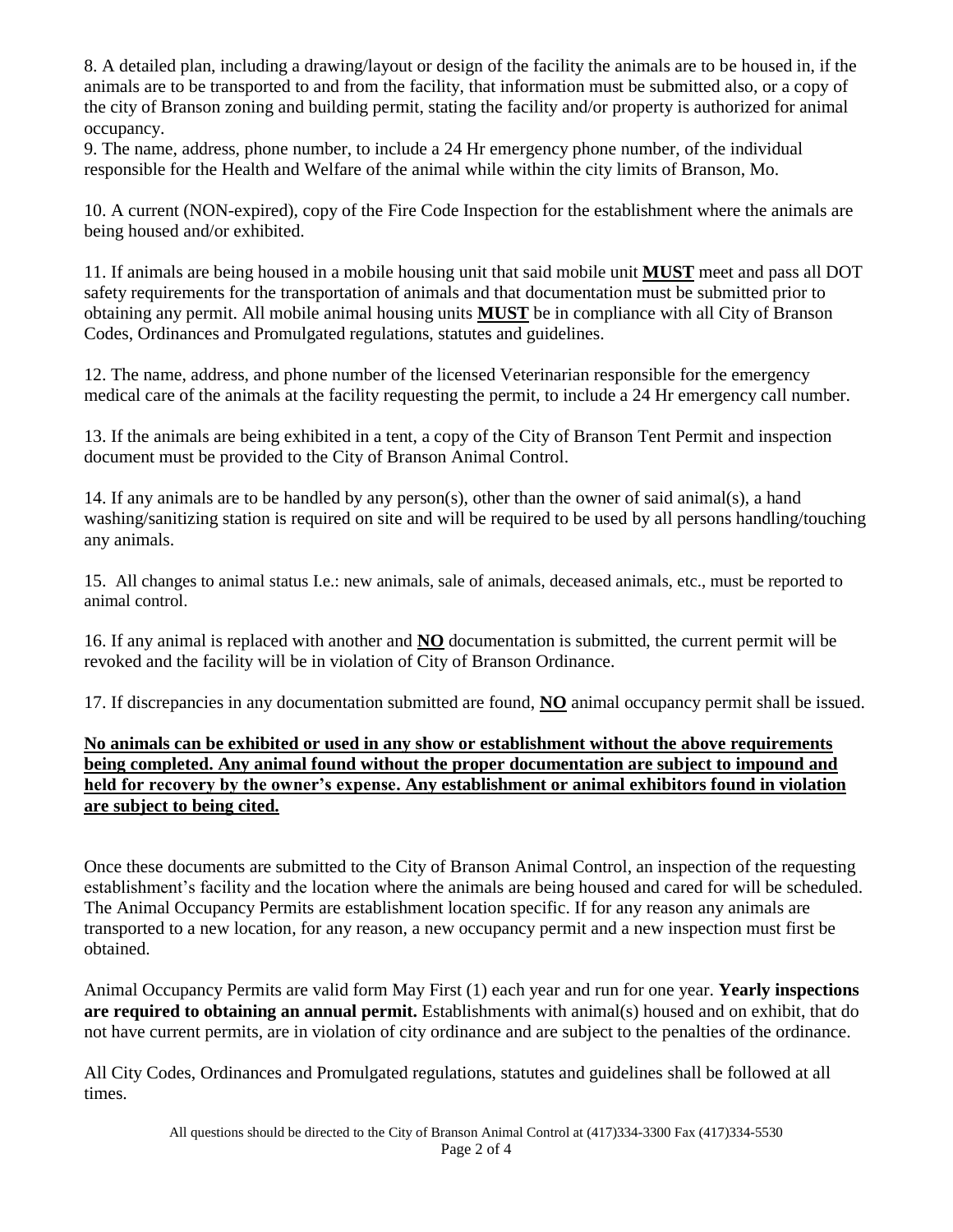**COB Ordinance, Sec. 46-61. - Fee schedule; payment of fees.**

## **Animal establishment:**

#### **1. Commercial**

- a. Pre-open inspection fees
	- a. New Construction/Remodel…..\$350.00
	- b. Existing Establishment/New Owner…..\$200.00
- b. Permit fees
	- a. Housing Wild Animals Permit….\$300.00
	- b. Housing All Other Animals Permit…..\$100.00

Reinspection (excluding temporary permits) for each reinspection after routine inspection or complaint with action…..\$100.00

#### **2. Temporary animal establishment permit fee (maximum four days)**......\$25.00

 a. Non-Profit Animal Organizations are exempt of this fee, but must provide proof of 501©3 status.

### **(2)** *Animal impound fees.*

- a. Impound fee......\$80.00 per animal for up to 7 days.
- b. Additional holding fee….\$10 Per Day after 7 days.
- c. Rabies Vaccination….\$30.00 per animal (Owners must show proof of rabies vaccination at time of redemption for each animal or a rabies vaccination will be provided for each animal at the owner's expense. Applies ONLY to city of Branson residents.)

**Payment due date.** The annual permit fees required by subsection (a) of this section shall be paid on or before May 1 of each year. For new establishments opened after November 1, the permit fee only shall be prorated. Impound fees shall be paid to the City of Branson.